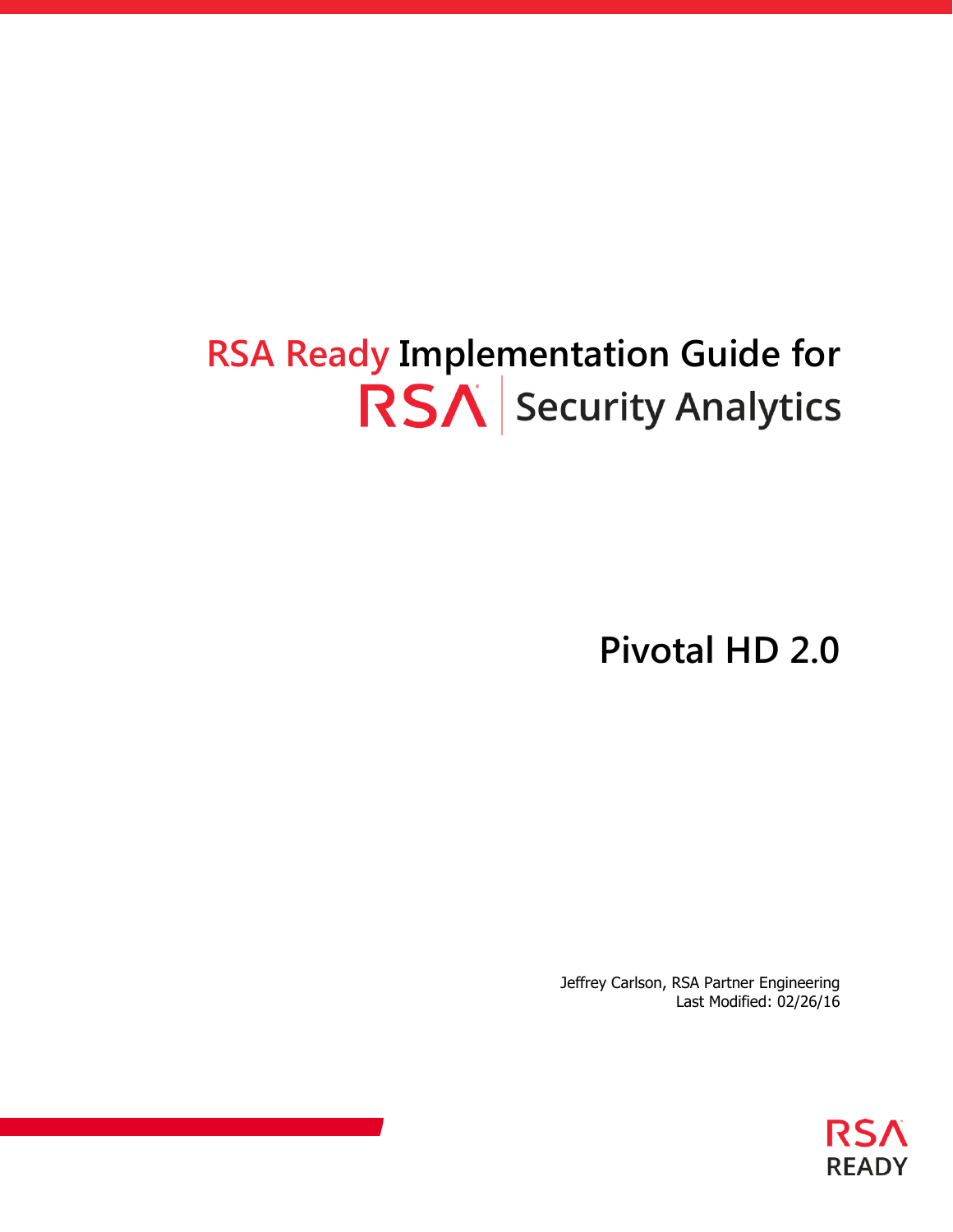### **Solution Summary**

Pivotal HD provides the capacity to process large amounts of current and longer term data through a Hadoop-based distributed computing system that collects, manages, and enables advanced analytics and reporting on Security Analytics data. Pivotal HD integrates with Security Analytics via the Warehouse Connector to collect metadata and events from Decoder and Log Decoder and write them in Avro format. For more information on the Warehouse Connector, see the Warehouse Connector Overview section of the Security Analytics documentation.

The Warehouse can be made up of three or more nodes depending on the organization's analytic, archiving, and resiliency requirements



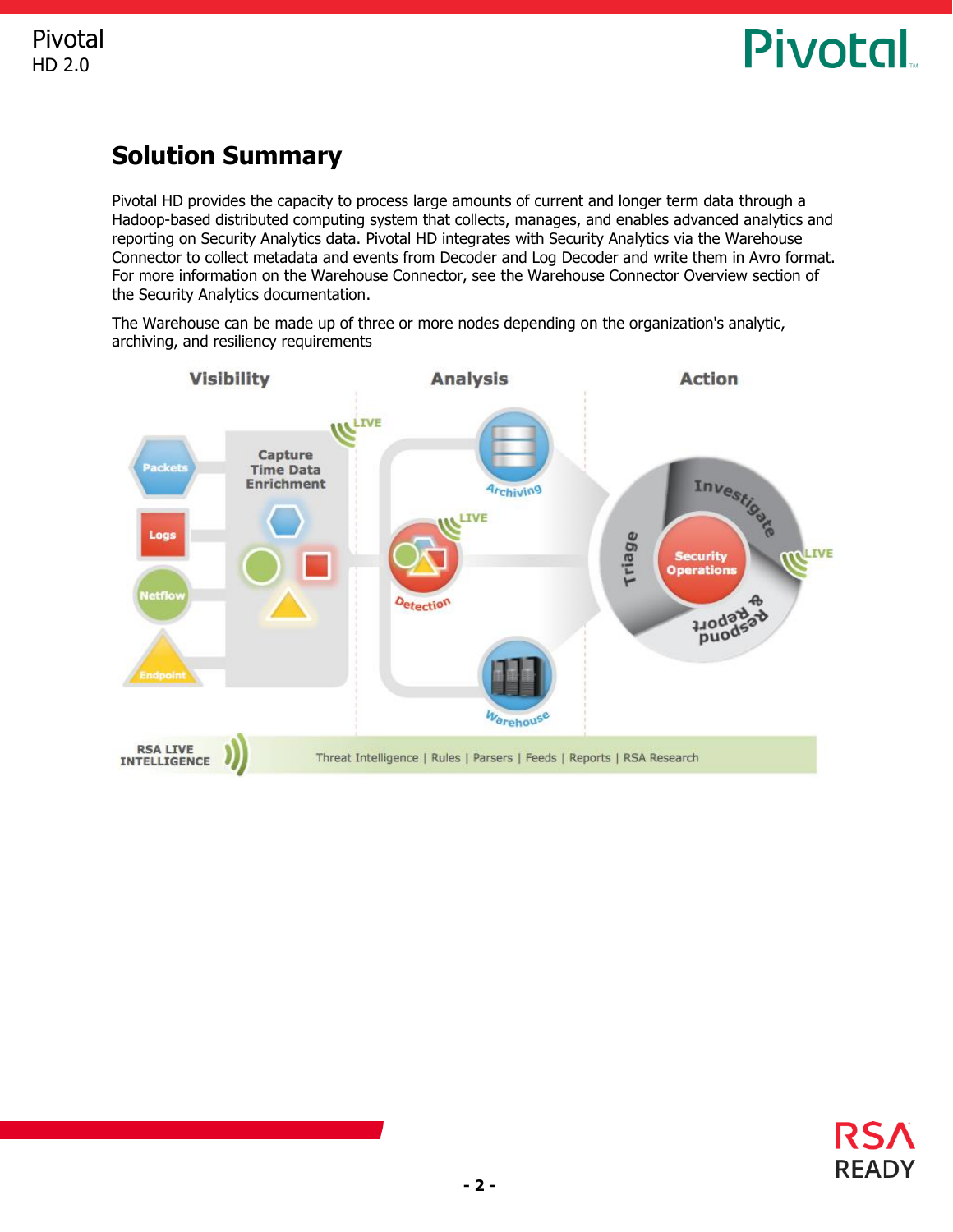### **Pivotal HD Cluster Configuration**

### **Before You Begin**

This section provides instructions for configuring Pivotal HD with RSA Security Analytics. This document is not intended to suggest optimum installations or configurations.

It is assumed that the reader has both working knowledge of all products involved, and the ability to perform the tasks outlined in this section. Administrators should have access to the product documentation for all products in order to install the required components.

All Pivotal components must be installed and working prior to the integration. Perform the necessary tests to confirm that this is true before proceeding.

> **Important: The configuration shown in this Implementation Guide is for example and testing purposes only. It is not intended to be the optimal setup for the device. It is recommended that customers make sure the Pivotal cluster is properly configured and secured before deploying to a production environment. For more information, please refer to the Pivotal documentation or website.**

### **Pivotal Cluster Configuration**

The RSA Analytics Warehouse is based on the version 2.0 of Pivotal HD. If you are using Pivotal HD, add the IP address and FQDN (Fully Qualified Domain Name) of the Pivotal node on which you have installed the DNS master to the /etc/hosts file in the device on which the Warehouse Connector service is installed.

If you want to enable checksum validation to validate the integrity of the AVRO files that are transferred from the Warehouse Connector to the destinations, configure SSH keys based access between the Warehouse Connector and the SAW appliance or hadoop node.

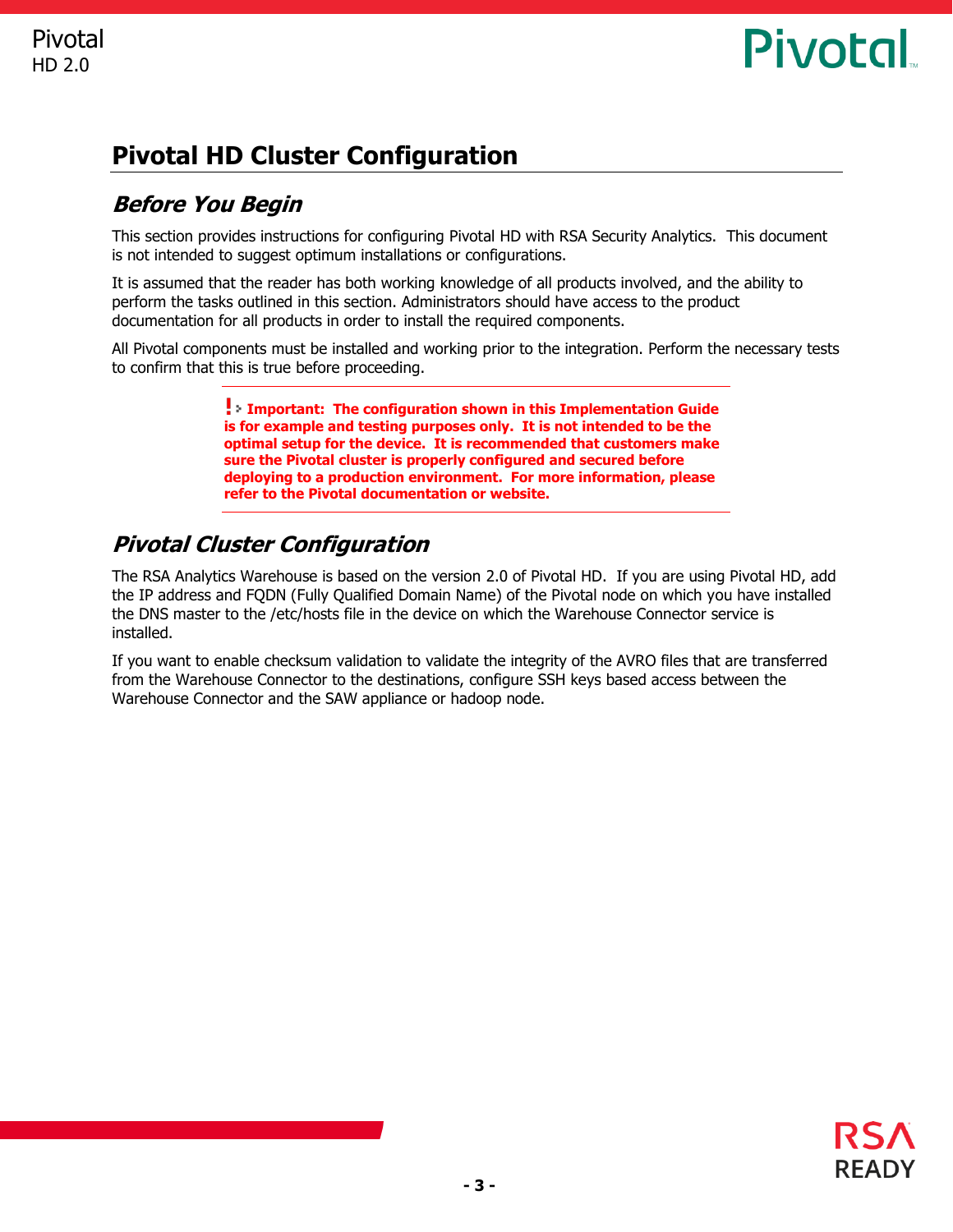

### **RSA Security Analytics Configuration**

Please consult the latest Warehouse Connector Configuration Guide on sadocs.emc.com. As of SA 10.5 it can be found here:

**[https://sadocs.emc.com/0\\_en-us/089\\_105InfCtr/120\\_AppSerCon/WaConCon](https://sadocs.emc.com/0_en-us/089_105InfCtr/120_AppSerCon/WaConCon)**

It is assumed before performing the following steps that the Warehouse Connector Appliance has been installed and is communicating properly with the rest of your Security Analytics Infrastructure.

**[Step 1: Create the Lockbox](#page-3-0)**

**[Step 2: Configure the Data Source](#page-4-0) [Step 3a: Configure the Destination Using SFTP](#page-6-0) – Password [Step 3a: Configure the Destination Using SFTP](#page-6-0) – Passphrase [Step 4: Configure Streams](#page-10-0)**

#### <span id="page-3-0"></span>**Create the Lockbox**

To set the Lockbox password, perform the following steps:

- 1. Log on to Security Analytics.
- 2. In the Security Analytics menu, select **Administration > Services**.
- 3. In the Services view, select the added Warehouse Connector service, and  $\bullet$   $\bullet$  > View > Config.

The Services Config view of Warehouse Connector is displayed.

| Administration<br>$ightharpoonup$ Hosts                                                                                    | <b>SN</b> Event Sources<br>Services<br>Health & Wellness | System                    | <b>B</b> Security <b>the B</b><br>$\bullet$ | <b>RSA</b> Security Analytics       |  |  |  |  |
|----------------------------------------------------------------------------------------------------------------------------|----------------------------------------------------------|---------------------------|---------------------------------------------|-------------------------------------|--|--|--|--|
| Change Service  <br>- Warehouse Connector<br>Config <sup>®</sup><br>- 1                                                    |                                                          |                           |                                             |                                     |  |  |  |  |
| Appliance Service Configuration<br><b>Sources and Destinations</b><br><b>Lockbox Settings</b><br>General<br><b>Streams</b> |                                                          |                           |                                             |                                     |  |  |  |  |
| Source Configuration                                                                                                       |                                                          | Destination Configuration |                                             |                                     |  |  |  |  |
| $+ -$                                                                                                                      |                                                          | $+ - 2$                   |                                             |                                     |  |  |  |  |
| $\Box$ Address                                                                                                             | Port                                                     | $\Box$ Name               | Type                                        | Path                                |  |  |  |  |
| D WEIGHT                                                                                                                   | 56004                                                    | $\Box$ NFS                | nfs                                         | /saw/FIPS/NFS                       |  |  |  |  |
| D WARNER                                                                                                                   | 56002                                                    | $\Box$ SFTP               | sftp                                        | /saw/FIPS/SFTP                      |  |  |  |  |
| Ladmin   SEnglish (United States)   GMT+05:30                                                                              |                                                          |                           |                                             | Send Us Feedback   10.5.0.1.18703-5 |  |  |  |  |

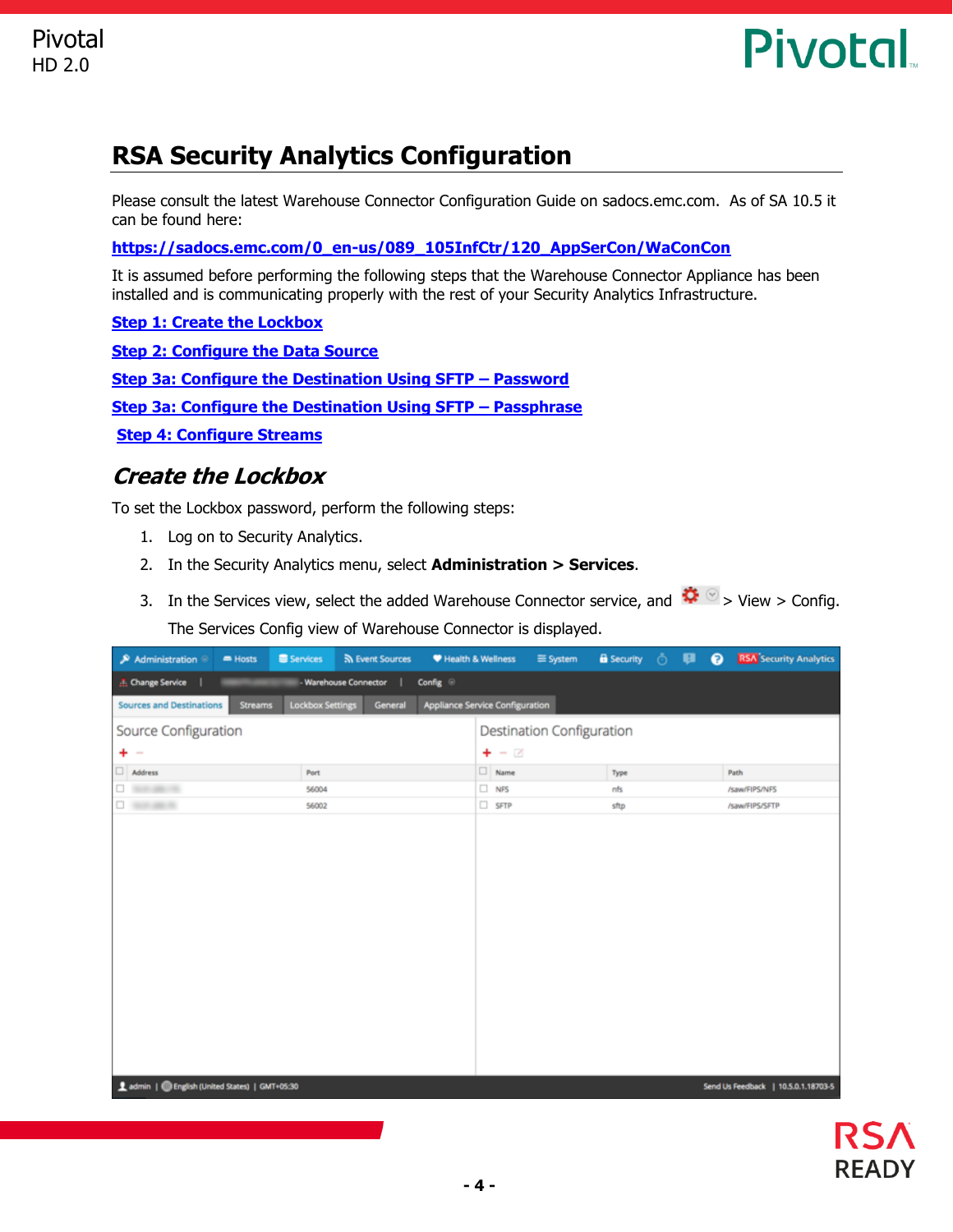4. Click the **Lockbox Settings** tab.

| Administration                                                            | A Hosts        | <b>E</b> Services       | <b>N</b> Event Sources | Health & Wellness                                                                                                                                              | System | <b>B</b> Security | റ | ℯ | <b>RSA</b> Security Analytics       |
|---------------------------------------------------------------------------|----------------|-------------------------|------------------------|----------------------------------------------------------------------------------------------------------------------------------------------------------------|--------|-------------------|---|---|-------------------------------------|
| Change Service                                                            |                |                         | - Warehouse Connector  | Config <sup>3</sup>                                                                                                                                            |        |                   |   |   |                                     |
| <b>Sources and Destinations</b>                                           | <b>Streams</b> | <b>Lockbox Settings</b> | General                | <b>Appliance Service Configuration</b>                                                                                                                         |        |                   |   |   |                                     |
| Create New Lockbox                                                        |                |                         |                        |                                                                                                                                                                |        |                   |   |   |                                     |
|                                                                           |                |                         |                        | Set the lockbox password. The password should satisfy lockbox password strength.You will be required to enter this password to perform any lockbox management. |        |                   |   |   |                                     |
| Lockbox Password                                                          | ********       |                         |                        |                                                                                                                                                                |        |                   |   |   |                                     |
| Confirm Lockbox Password                                                  | ********       |                         |                        |                                                                                                                                                                |        |                   |   |   |                                     |
| <b>Apply</b>                                                              |                |                         |                        |                                                                                                                                                                |        |                   |   |   |                                     |
| Change Lockbox Password                                                   |                |                         |                        |                                                                                                                                                                |        |                   |   |   |                                     |
|                                                                           |                |                         |                        | Change the lockbox password. You will be required to enter current password and new password.The password should satisfy lockbox password strength.            |        |                   |   |   |                                     |
| Current Lockbox Password                                                  | ********       |                         |                        |                                                                                                                                                                |        |                   |   |   |                                     |
| New Lockbox Password                                                      | ********       |                         |                        |                                                                                                                                                                |        |                   |   |   |                                     |
| Confirm New Lockbox Password                                              | ********       |                         |                        |                                                                                                                                                                |        |                   |   |   |                                     |
| <b>Apply</b>                                                              |                |                         |                        |                                                                                                                                                                |        |                   |   |   |                                     |
| Refresh Lockbox                                                           |                |                         |                        |                                                                                                                                                                |        |                   |   |   |                                     |
| Reset the lockbox.You will be required to enter current lockbox password. |                |                         |                        |                                                                                                                                                                |        |                   |   |   |                                     |
| Lockbox Password                                                          | ********       |                         |                        |                                                                                                                                                                |        |                   |   |   |                                     |
| <b>Apply</b>                                                              |                |                         |                        |                                                                                                                                                                |        |                   |   |   |                                     |
|                                                                           |                |                         |                        |                                                                                                                                                                |        |                   |   |   |                                     |
| Ladmin   English (United States)   GMT+05:30                              |                |                         |                        |                                                                                                                                                                |        |                   |   |   | Send Us Feedback   10.5.0.1.18703-5 |

- 5. In the **Create New Lockbox** section, perform the following:
	- a. In the Lockbox Password field, enter the new lockbox password.

**Important: The lockbox password must be at least eight characters in length and they must contain at least three of the following groups: one uppercase character [A-Z], one lowercase character [a-z], one numeral [0-9], and one special character.**

- b. In the **Confirm Lockbox Password** field, enter the added lockbox password to confirm.
- c. Click **Apply**.

#### <span id="page-4-0"></span>**Configure the Data Source**

To configure the data source perform the following steps:

- 1. Log on to Security Analytics.
- 2. In the **Security Analytics** menu, select **Administration > Services**.
- 3. In the Services view, select the added Warehouse Connector service, and  $\mathbf{\ddot{X}} \odot > \mathbf{View} > \mathbf{View}$ **Config**. The Services Config view of Warehouse Connector is displayed.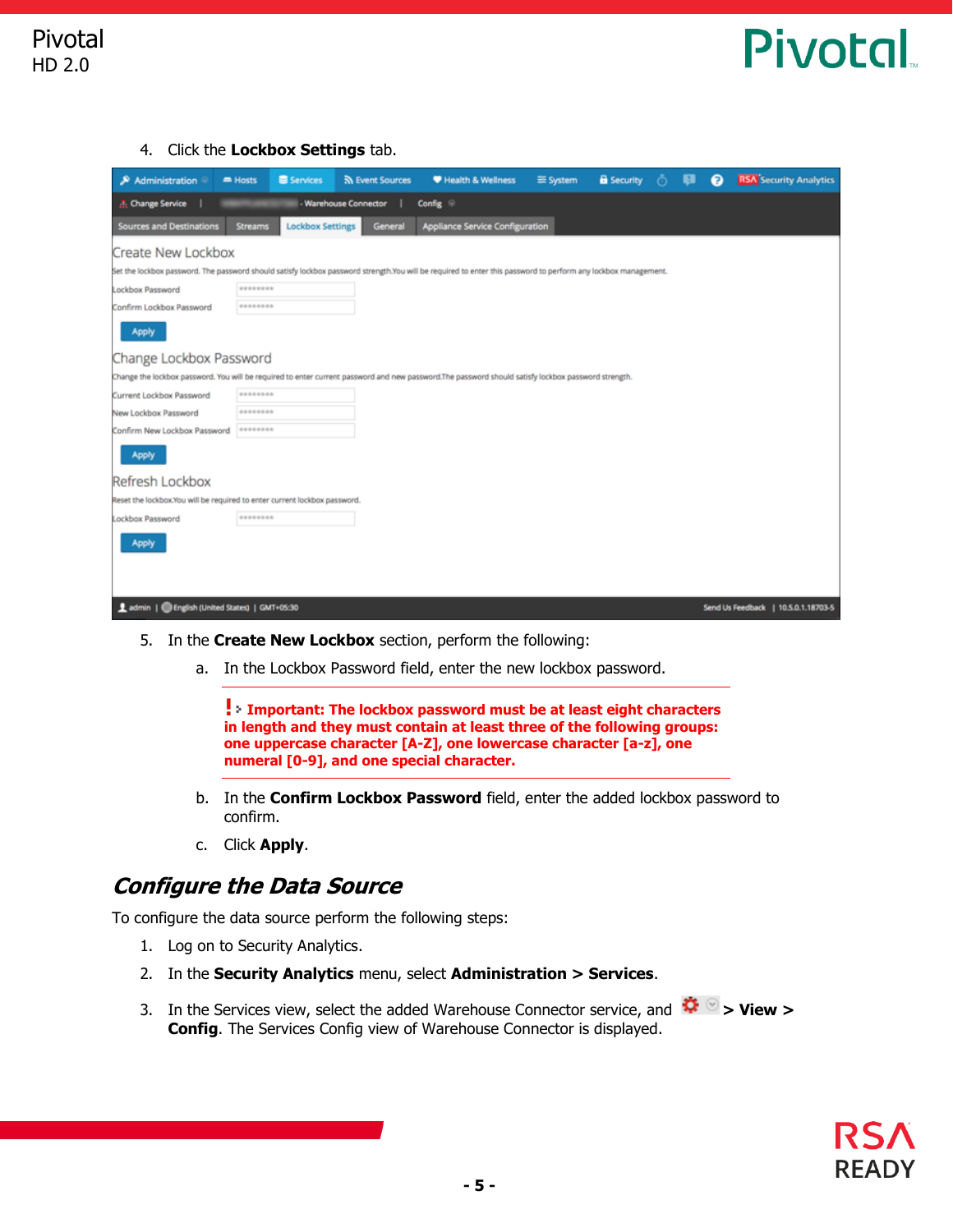| Administration                                | A Hosts                                                               | Services                | R Event Sources | Health & Wellness               |             | System                    | <b>a</b> Security <b>the Community</b> |  | $\bullet$ | <b>RSA</b> Security Analytics       |
|-----------------------------------------------|-----------------------------------------------------------------------|-------------------------|-----------------|---------------------------------|-------------|---------------------------|----------------------------------------|--|-----------|-------------------------------------|
|                                               | A. Change Service  <br>- Warehouse Connector  <br>Config <sup>®</sup> |                         |                 |                                 |             |                           |                                        |  |           |                                     |
| <b>Sources and Destinations</b>               | <b>Streams</b>                                                        | <b>Lockbox Settings</b> | General         | Appliance Service Configuration |             |                           |                                        |  |           |                                     |
| Source Configuration                          |                                                                       |                         |                 |                                 |             | Destination Configuration |                                        |  |           |                                     |
| $+ -$                                         |                                                                       |                         |                 |                                 |             | $+ - \alpha$              |                                        |  |           |                                     |
| $\Box$ Address                                |                                                                       | Port                    |                 |                                 |             | $\Box$ Name               | Type                                   |  |           | Path                                |
| O meaning                                     |                                                                       | 56004                   |                 |                                 | $\Box$ NFS  |                           | nfs                                    |  |           | /saw/FIPS/NFS                       |
| D WASHINGTON                                  |                                                                       | 56002                   |                 |                                 | $\Box$ SFTP |                           | sftp                                   |  |           | /saw/FIPS/SFTP                      |
|                                               |                                                                       |                         |                 |                                 |             |                           |                                        |  |           |                                     |
|                                               |                                                                       |                         |                 |                                 |             |                           |                                        |  |           |                                     |
|                                               |                                                                       |                         |                 |                                 |             |                           |                                        |  |           |                                     |
|                                               |                                                                       |                         |                 |                                 |             |                           |                                        |  |           |                                     |
|                                               |                                                                       |                         |                 |                                 |             |                           |                                        |  |           |                                     |
|                                               |                                                                       |                         |                 |                                 |             |                           |                                        |  |           |                                     |
|                                               |                                                                       |                         |                 |                                 |             |                           |                                        |  |           |                                     |
|                                               |                                                                       |                         |                 |                                 |             |                           |                                        |  |           |                                     |
|                                               |                                                                       |                         |                 |                                 |             |                           |                                        |  |           |                                     |
|                                               |                                                                       |                         |                 |                                 |             |                           |                                        |  |           |                                     |
|                                               |                                                                       |                         |                 |                                 |             |                           |                                        |  |           |                                     |
| Ladmin   @English (United States)   GMT+05:30 |                                                                       |                         |                 |                                 |             |                           |                                        |  |           | Send Us Feedback   10.5.0.1.18703-5 |

#### 4. On the **Sources and Destinations** tab, in the **Source Configuration** section, click **+**.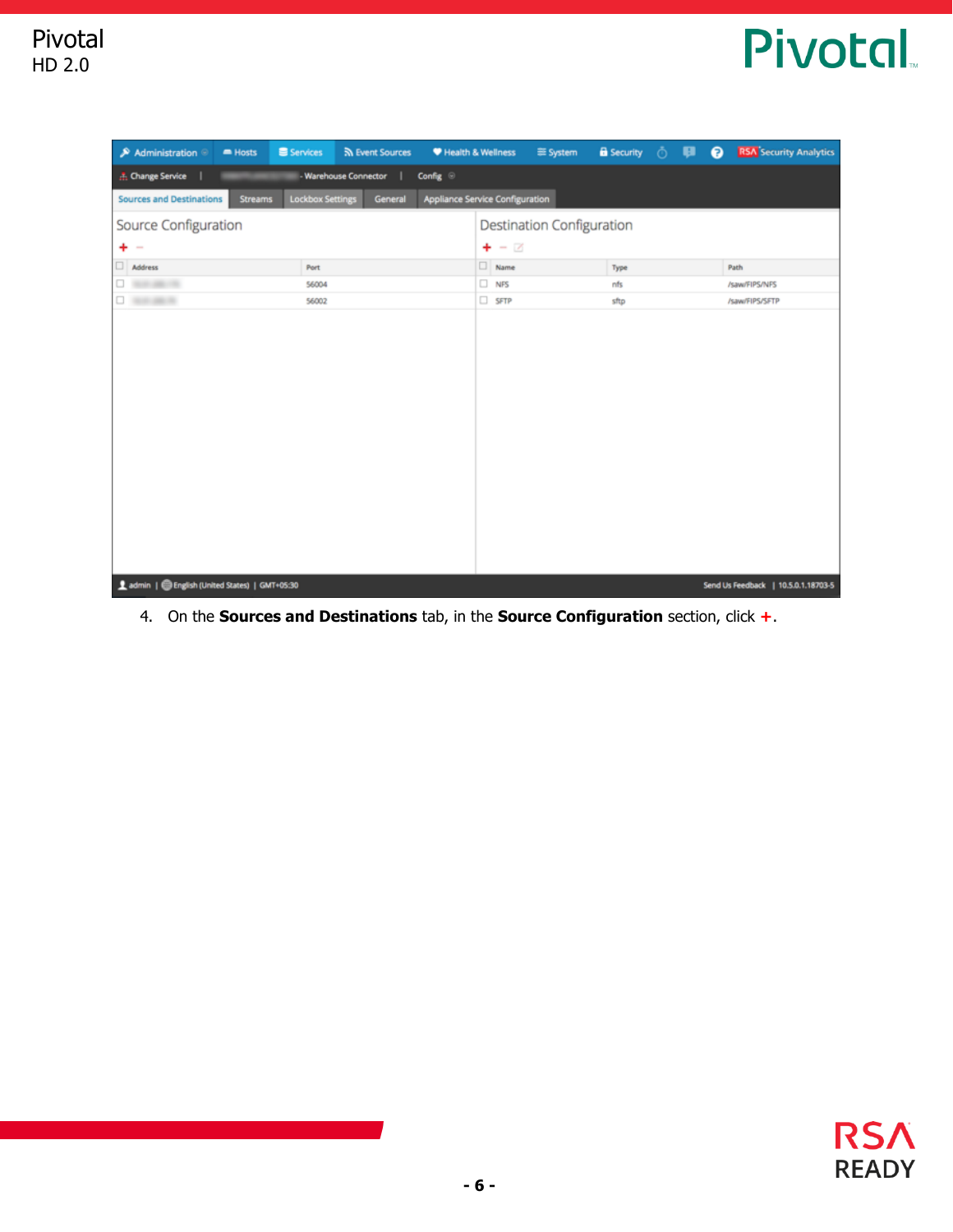|   | Available Services |         | $\times$     |
|---|--------------------|---------|--------------|
| ø | Name $\wedge$      | Address | Type         |
| ø | - Log Decoder      |         | Log Decoder  |
| ø | - Decoder          |         | Decoder      |
|   | - Decoder          |         | Decoder      |
|   |                    |         |              |
|   |                    |         |              |
|   |                    |         |              |
|   |                    |         |              |
|   |                    |         |              |
|   |                    |         |              |
|   |                    |         |              |
|   |                    |         |              |
|   |                    |         |              |
|   |                    |         |              |
|   |                    |         |              |
|   |                    |         |              |
|   |                    |         |              |
|   |                    |         |              |
|   |                    |         | OK<br>Cancel |

5. In the **Available Services** dialog, select the Log Decoder or Decoder services that you want to add as source to the Warehouse Connector service and click **OK**.

The selected Log Decoder and Decoder services should now be listed in the **Source Configuration** section.

#### <span id="page-6-0"></span>**Configure the Destination Using SFTP – Password**

Before beginning to configure the Warehouse connector to support SFTP delivery of .avro files, make sure that you have:

- Installed the Warehouse Connector service or virtual appliance in your network environment.
- Added the Warehouse Connector service to Security Analytics.
- For the SFTP destination type, the destination host should be listed in the /root/.ssh/known\_hosts file used by the ssh service (i.e. sshd) running on the Warehouse Connector.

To add the destination host to the /root/.ssh/known\_hosts file, from the Warehouse Connector host, initiate a secure connection to the destination host. Perform the following:

- 1. Login to the Warehouse Connector.
- 2. Enter ssh root@<SAWIP> or ssh username@<SAWIP>.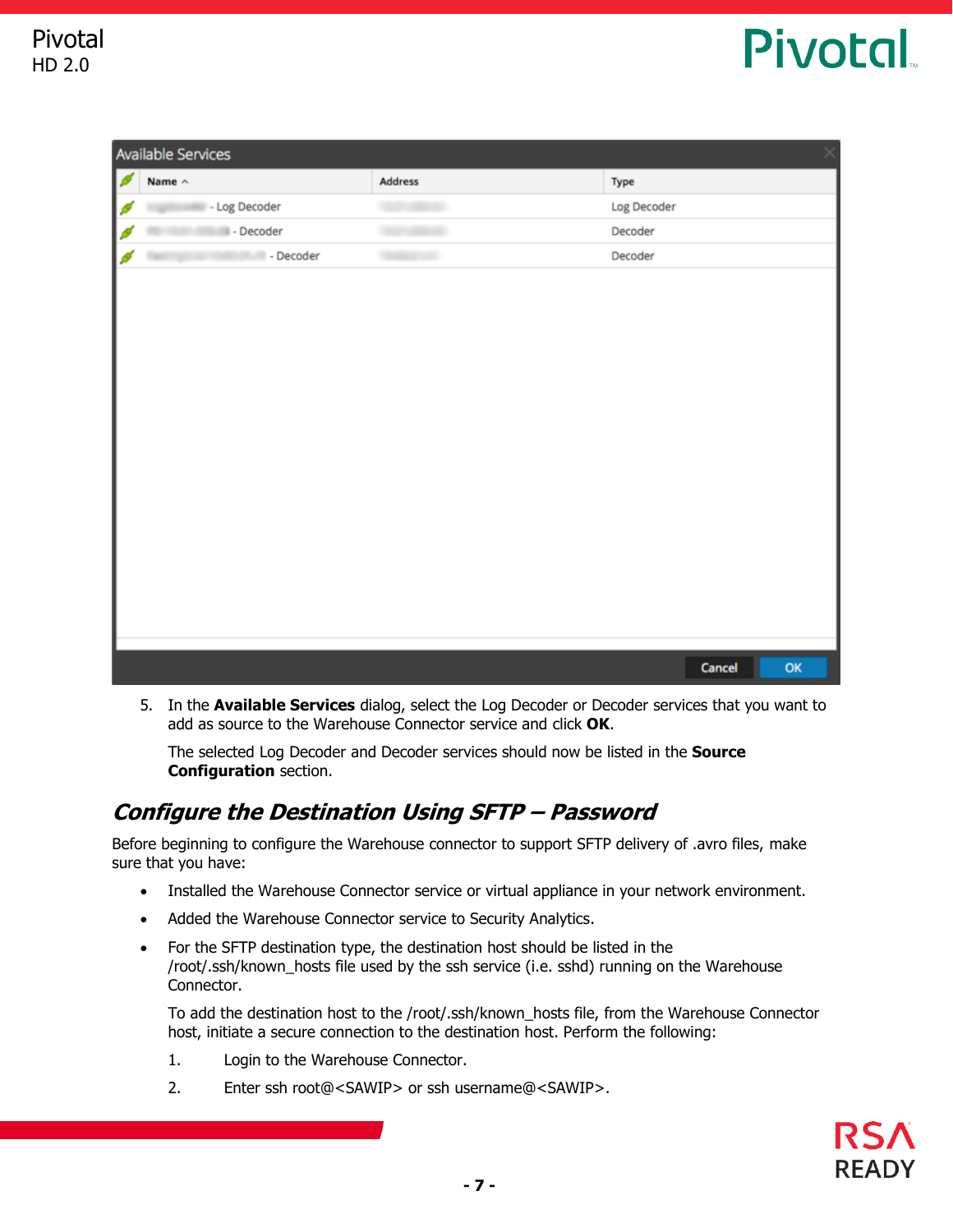- 3. Select Yes and enter the password.
- 4. Add the host key in the /root/.ssh/known\_hosts file.

To configure the destination using a **password**:

- 1. Log on to Security Analytics.
- 2. In the **Security Analytics** menu, select **Administration > Services**.
- 3. In the Services view, select the added Warehouse Connector service, and  $\mathbf{\ddot{X}} \odot > \mathbf{View} > \mathbf{0}$ **Config**.

The Services Config view of Warehouse Connector is displayed.

| Administration<br><b>m</b> Hosts                  | Services                | <b>N</b> Event Sources | Health & Wellness               |             | System                    |       |  | <b>B</b> Security <b>O DI &amp; RSA</b> Security Analytics |
|---------------------------------------------------|-------------------------|------------------------|---------------------------------|-------------|---------------------------|-------|--|------------------------------------------------------------|
| - Change Service                                  | - Warehouse Connector   |                        | Config <sup>3</sup>             |             |                           |       |  |                                                            |
| <b>Sources and Destinations</b><br><b>Streams</b> | <b>Lockbox Settings</b> | General                | Appliance Service Configuration |             |                           |       |  |                                                            |
| Source Configuration<br>$+ -$                     |                         |                        |                                 | $+ - 2$     | Destination Configuration |       |  |                                                            |
| Address                                           | Port                    |                        |                                 | $\Box$ Name |                           | Type  |  | Path                                                       |
|                                                   | 56004                   |                        |                                 | NFS         |                           | nts   |  | /saw/FIPS/NFS                                              |
| D WANNA                                           | 56002                   |                        |                                 | 5 FTP       |                           | sftp: |  | /saw/FIPS/SFTP                                             |
|                                                   |                         |                        |                                 |             |                           |       |  |                                                            |

- 4. On the **Sources and Destinations** tab, in the **Destination Configuration** section, click **+**.
- 5. In the **Add Destination** dialog, select **SFTP** from the **Type** drop-down list.

| <b>Add Destination</b> |             |               |              |
|------------------------|-------------|---------------|--------------|
| Type *                 | <b>SFTP</b> |               | $\checkmark$ |
| Name *                 |             |               |              |
| Host *                 |             |               |              |
| Port *                 | 22          |               | ≎            |
| Username *             |             |               |              |
| Password/Passphrase    | ********    |               |              |
| Remote Path *          |             |               |              |
|                        |             | <b>Cancel</b> | <b>Save</b>  |

- 6. In the Name field, enter a unique symbolic name for the destination
- 7. In the **Host** field, enter the remote server IP address.
- 8. In the **Port** field, retain the default port, **22**.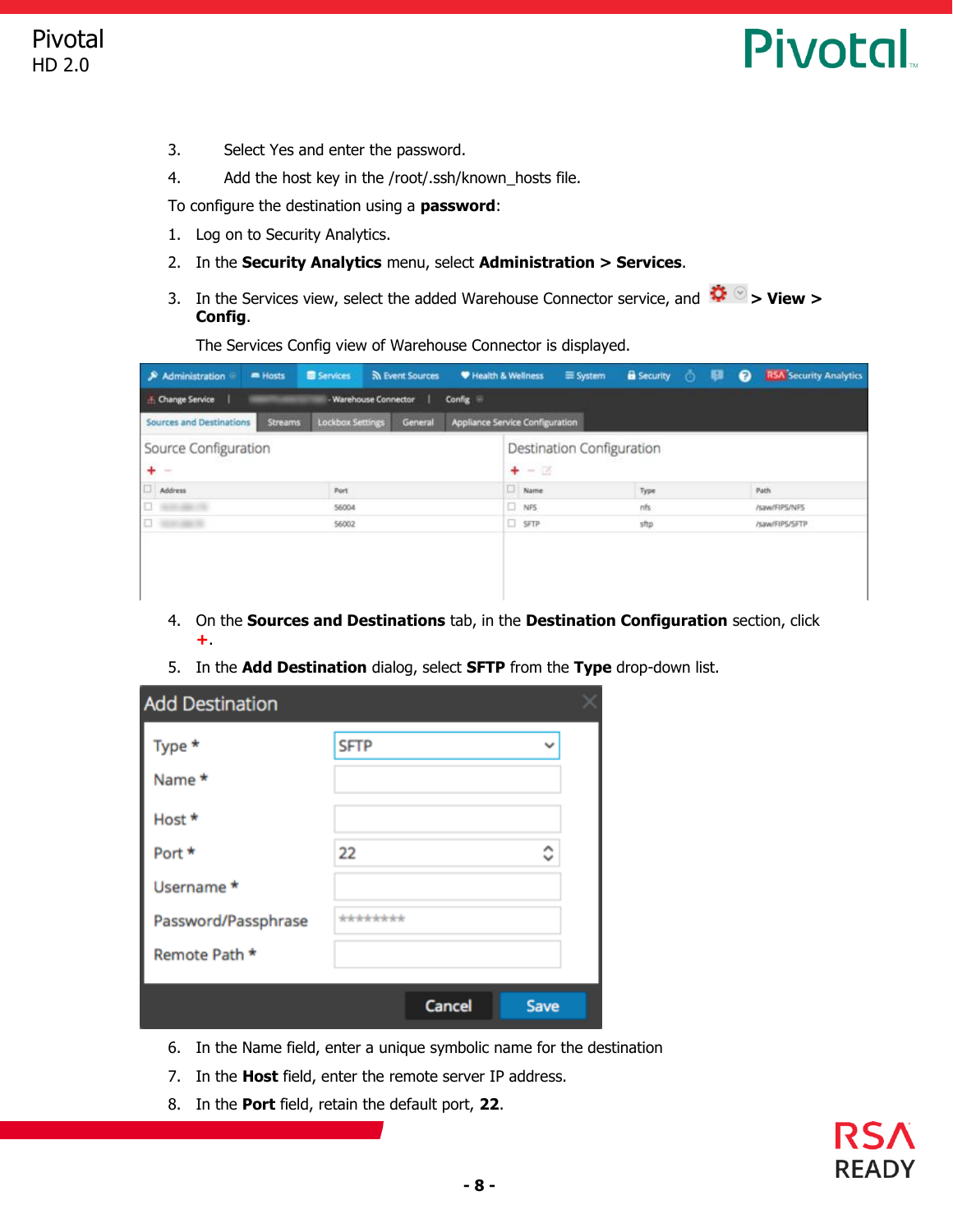

9. In the **Username** field, enter the SSH username.

**Important: Not all warehouses will support access via password only. Ensure that all supported methods (password or passphrase) are tested.**

- 10. In the Password/Passphrase field, enter the password.
- 11. In the Remote Path field, enter the path of the directory present on the SFTP server.
- 12. Click Save.
- 13. (Optional) If you want to enable checksum validation, perform the following:
	- a. In the **Security Analytics** menu, select **Administration > Services**.
	- b. In the Services view, select the added Warehouse Connector service, and  $\mathbf{\ddot{X}} \odot$  > View > Explore.

The Explore view of Warehouse Connector is displayed.

- c. In the options panel, navigate to **warhouseconnector/destinations/sftp/config**.
- d. Set the parameter isChecksumValidationRequired to **1**.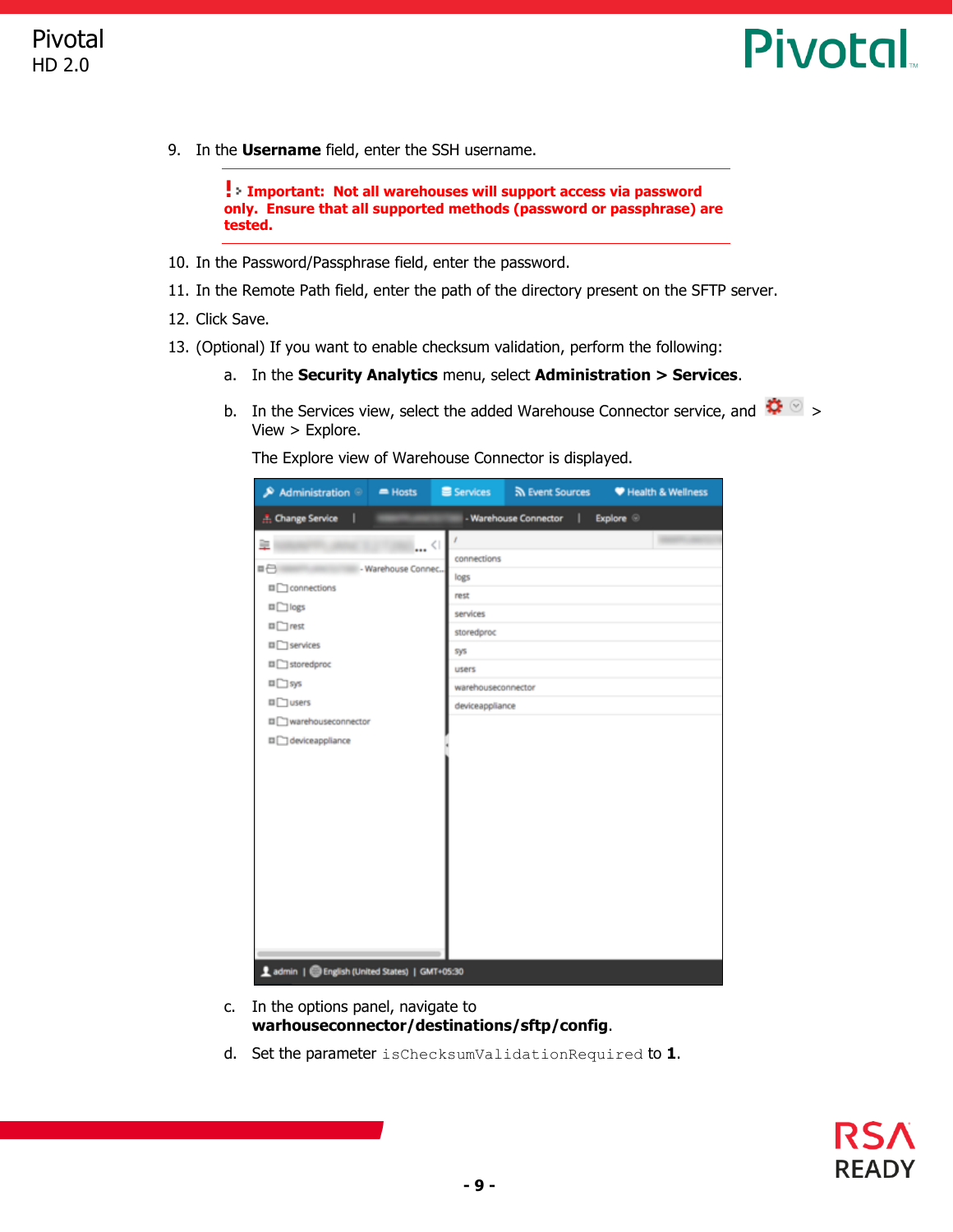| Administration $\circledast$                  | = Hosts             | Services                     | <b>SN</b> Event Sources                     |                      | Health & Wellness | <b>三 System</b> | <b>B</b> Security                           | ⊙. | - ø |
|-----------------------------------------------|---------------------|------------------------------|---------------------------------------------|----------------------|-------------------|-----------------|---------------------------------------------|----|-----|
| Change Service<br>п                           |                     | - Warehouse Connector        |                                             | Explore <sup>®</sup> |                   |                 |                                             |    |     |
| 旱                                             | $  <$               |                              | /warehouseconnector/destinations/NFS/config |                      |                   |                 | - Warehouse Connector (Warehouse Connector) |    |     |
| =⊖                                            | - Warehouse Connec. | isChecksumValidationRequired |                                             |                      | 0                 |                 |                                             |    |     |
| <b>□□</b> connections                         | root                |                              |                                             |                      | /saw/FIPS/NFS     |                 |                                             |    |     |
| <b>□□ logs</b>                                |                     | subtype                      |                                             |                      | nfs               |                 |                                             |    |     |
| <b>□□rest</b>                                 | type                |                              |                                             |                      | hdfs              |                 |                                             |    |     |
| <b>El Services</b>                            |                     |                              |                                             |                      |                   |                 |                                             |    |     |
| <b>□</b> storedproc                           |                     |                              |                                             |                      |                   |                 |                                             |    |     |
| <b>□□sys</b>                                  |                     |                              |                                             |                      |                   |                 |                                             |    |     |
| $\Box$ users                                  |                     |                              |                                             |                      |                   |                 |                                             |    |     |
| ■<br>Warehouseconnector                       |                     |                              |                                             |                      |                   |                 |                                             |    |     |
| $\Box$ config                                 |                     |                              |                                             |                      |                   |                 |                                             |    |     |
| ■<br>destinations                             |                     |                              |                                             |                      |                   |                 |                                             |    |     |
| ■日NFS                                         |                     |                              |                                             |                      |                   |                 |                                             |    |     |
| $\Box$ config                                 |                     |                              |                                             |                      |                   |                 |                                             |    |     |
| <b>EI</b> □ SFTP                              |                     |                              |                                             |                      |                   |                 |                                             |    |     |
| $\Box$ sources                                |                     |                              |                                             |                      |                   |                 |                                             |    |     |
| $\Box$ stats                                  |                     |                              |                                             |                      |                   |                 |                                             |    |     |
| $\square$ streams                             |                     |                              |                                             |                      |                   |                 |                                             |    |     |
|                                               |                     |                              |                                             |                      |                   |                 |                                             |    |     |
| D deviceappliance                             |                     |                              |                                             |                      |                   |                 |                                             |    |     |
|                                               |                     |                              |                                             |                      |                   |                 |                                             |    |     |
|                                               |                     |                              |                                             |                      |                   |                 |                                             |    |     |
|                                               |                     |                              |                                             |                      |                   |                 |                                             |    |     |
| Ladmin   @English (United States)   GMT+05:30 |                     |                              |                                             |                      |                   |                 |                                             |    |     |

e. Restart the respective stream

#### **Configure the Destination Using SFTP – Passphrase (SSH Keys)**

The second SFTP test is to write data into the destination using SSH key-based access. To do this, you need to configure SSH key-based access between the Warehouse Connector and the Warehouse host or hadoop node. For more information, see the **Configure SSH Keys** section of the online documentation.

To configure the destination using a passphrase and SSH keys:

- 1. Generate SSH keys on the Warehouse Connector at the default location. Perform the following:
	- a. Log on to the Warehouse Connector.
	- b. Type the following command and press ENTER:
		- \$ ssh-keygen -t dsa
	- c. The command prompts you to enter the file in which to save the generated key.

Enter file in which to save the key (/root/.ssh/id dsa):

d. Enter the file in which you want to save the key and press ENTER.

The command prompts you to enter and confirm the passphrase.

Enter passphrase (empty for no passphrase):

Enter same passphrase again:

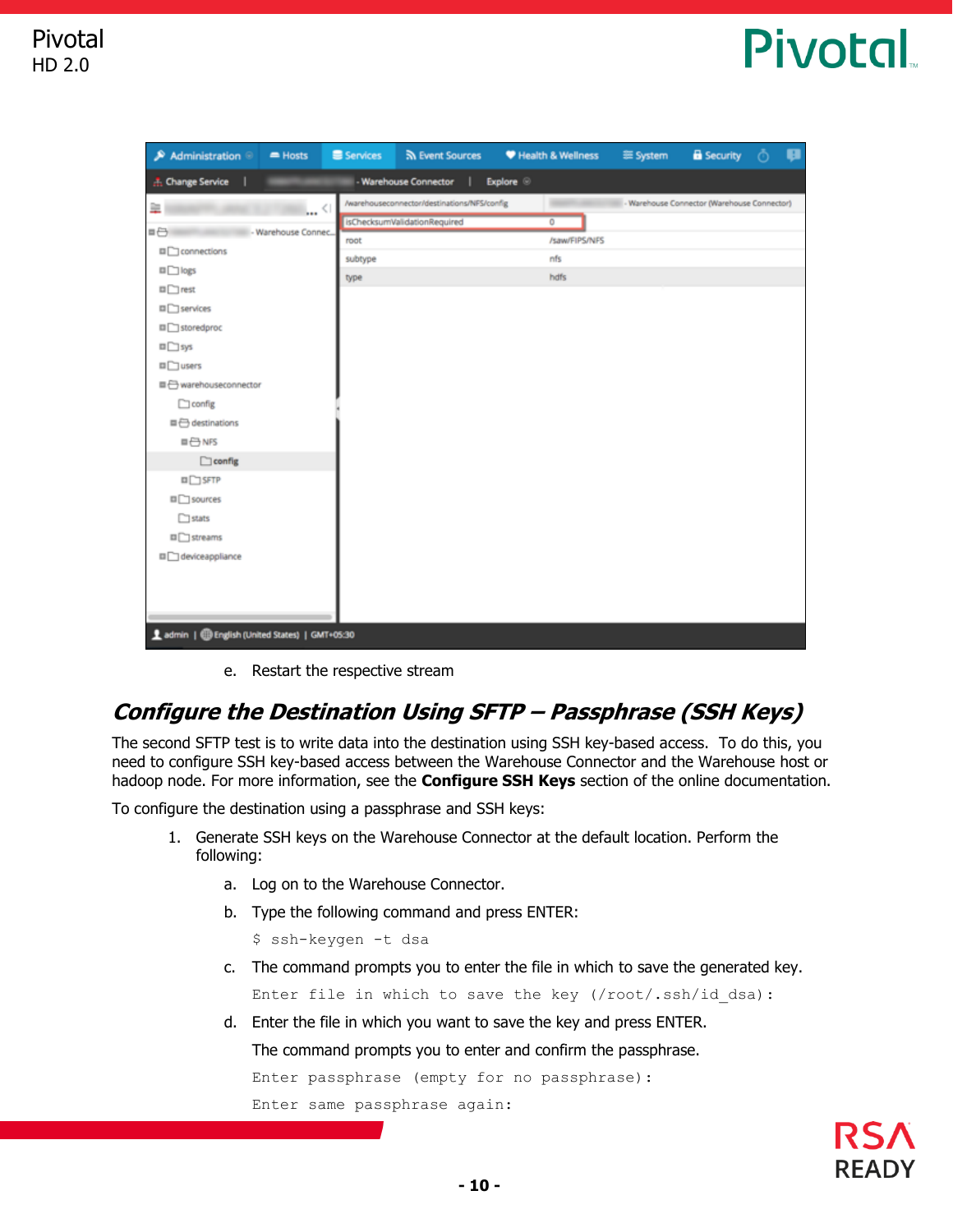

The public key is generated and is saved in the location that you provided.

**Important: If you want to enable checksum validation to validate the integrity of the AVRO files that are transferred from the Warehouse Connector to the destinations, make sure that you do not set the passphrase.**

2. Append the generated public key to the remote Warehouse host or hadoop node's authorized keys list located at:~/.ssh/authorized keys.

#### <span id="page-10-0"></span>**Create, Finalize, and Start the Stream**

- 1. In the **Security Analytics** menu, select **Administration > Services**.
- 2. In the Services view, select the added Warehouse Connector service and  $\mathbf{\ddot{C}} \otimes$  > **View** > **Config**.

The Services Config view of Warehouse Connector is displayed.

- 3. Click the **Streams** tab.
- 4. On the Streams tab, click **+**.

| <b>Add Stream</b>                                        |                    |              | © ×                  |
|----------------------------------------------------------|--------------------|--------------|----------------------|
| Stream Name *<br>Select Destination *<br>Select Source * | Choose Destination | $\checkmark$ |                      |
| ш<br>Name                                                | <b>Address</b>     | Port         | <b>Session ID</b>    |
| :56004<br>H                                              |                    | 56004        | <b>Enter Session</b> |
| :56002                                                   |                    | 56002        | <b>Enter Session</b> |
|                                                          |                    |              |                      |
|                                                          |                    |              |                      |
|                                                          |                    |              |                      |
|                                                          |                    |              |                      |
|                                                          |                    | Cancel       | <b>Save</b>          |

- 5. In the Add Stream dialog, perform the following:
	- a. In the **Stream Name** field, enter a name for the stream.
	- b. The Stream Name field does not support space or special characters except underscore  $(\_)$ .
	- c. In the Select Destination drop-down menu, select a destination from the list of destinations added to the Warehouse Connector.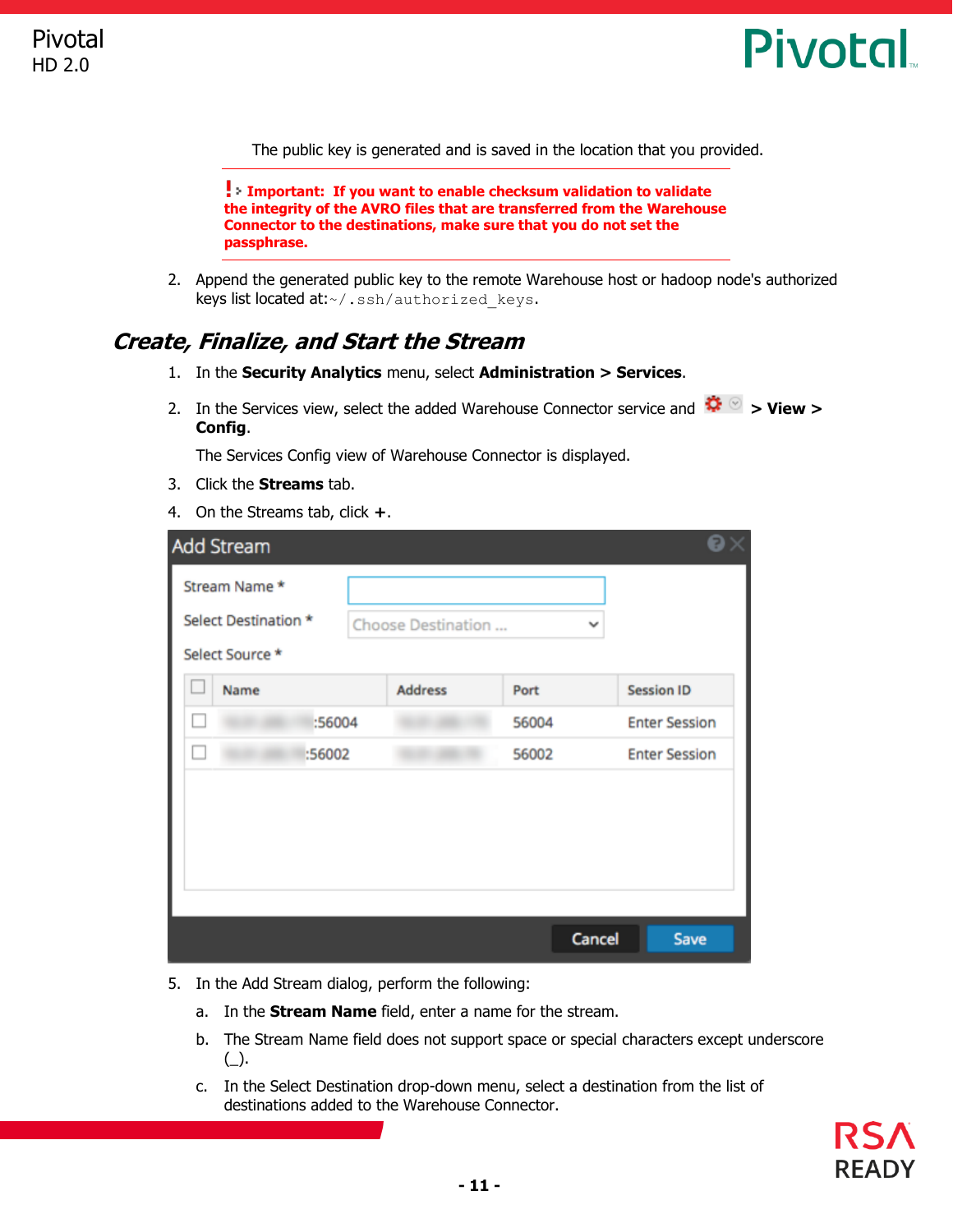

- d. In the Select Source field, select sources from the list of sources displayed.
- e. In the Session ID column, enter "0" as the SessionID

**Important: First sessionid and last sessionid value can be found in Select source device->View->Explore->database->stats.**

- f. If you provide any session id, the Warehouse Connector will start the aggregation from that session, whereas if this is left blank, the aggregation will start from the current session.
- g. Click **Save**.
- 6. On the **Streams** tab, select the stream that you have created.
- 7. Click **Finalize**.
- 8. On the **Streams** tab, select the stream that you have created.
- 9. Click **Start**.